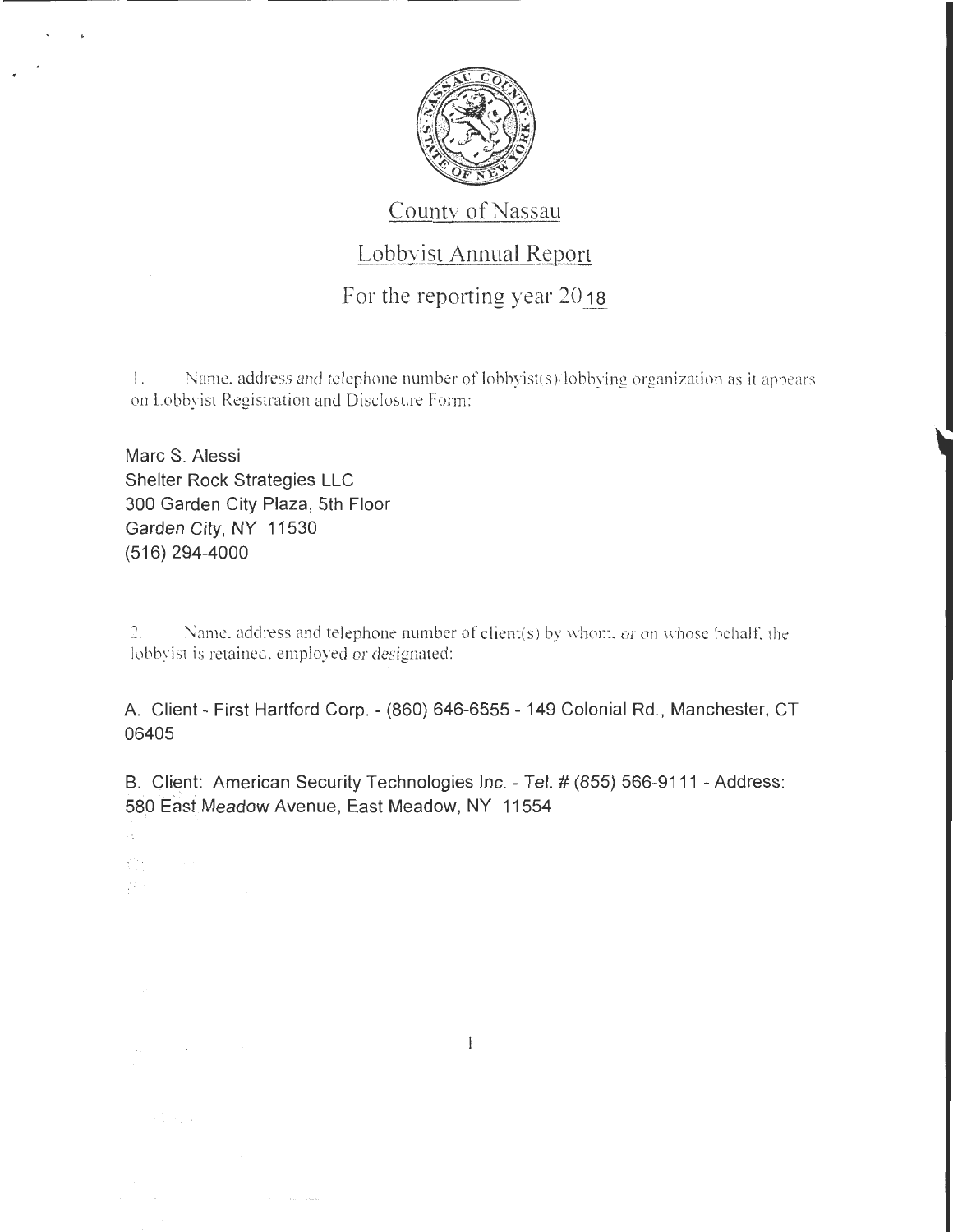3. A description of the subject or subjects on which each lobbyist retained, employed or designated by such client has lobbied:

First Hartford - Provide government relation services for the development of CVS/ Pharmacy and Cumberland Farms locations; and, World Wide and American Security. Sale of the company's life button panic alarms and general security systems and monitoring.

4. Names of the persons and agencies before which such lobbyist has lobbied:

Nassau County Legislature, Nassau County Executive's Office, Nassau BOCES, Long Island School Districts

5. List below amounts for any compensation paid or owed to the lobbyist during the prior year for the purposes of lobbying. Such amounts shall be detailed as to amount, to whom paid and for what purpose.

| Amount<br>\$30,000.00                   | Details<br>American Security - Paid in full through Dec. 2018 for Lobbying Services |  |
|-----------------------------------------|-------------------------------------------------------------------------------------|--|
| \$27,500.00<br>the contract of the con- | First Hartford - Paid through Nov 2018 for Lobbying Services. Dec 2018 still due.   |  |
|                                         |                                                                                     |  |
|                                         |                                                                                     |  |
|                                         |                                                                                     |  |
|                                         |                                                                                     |  |

 $\cdot$  . .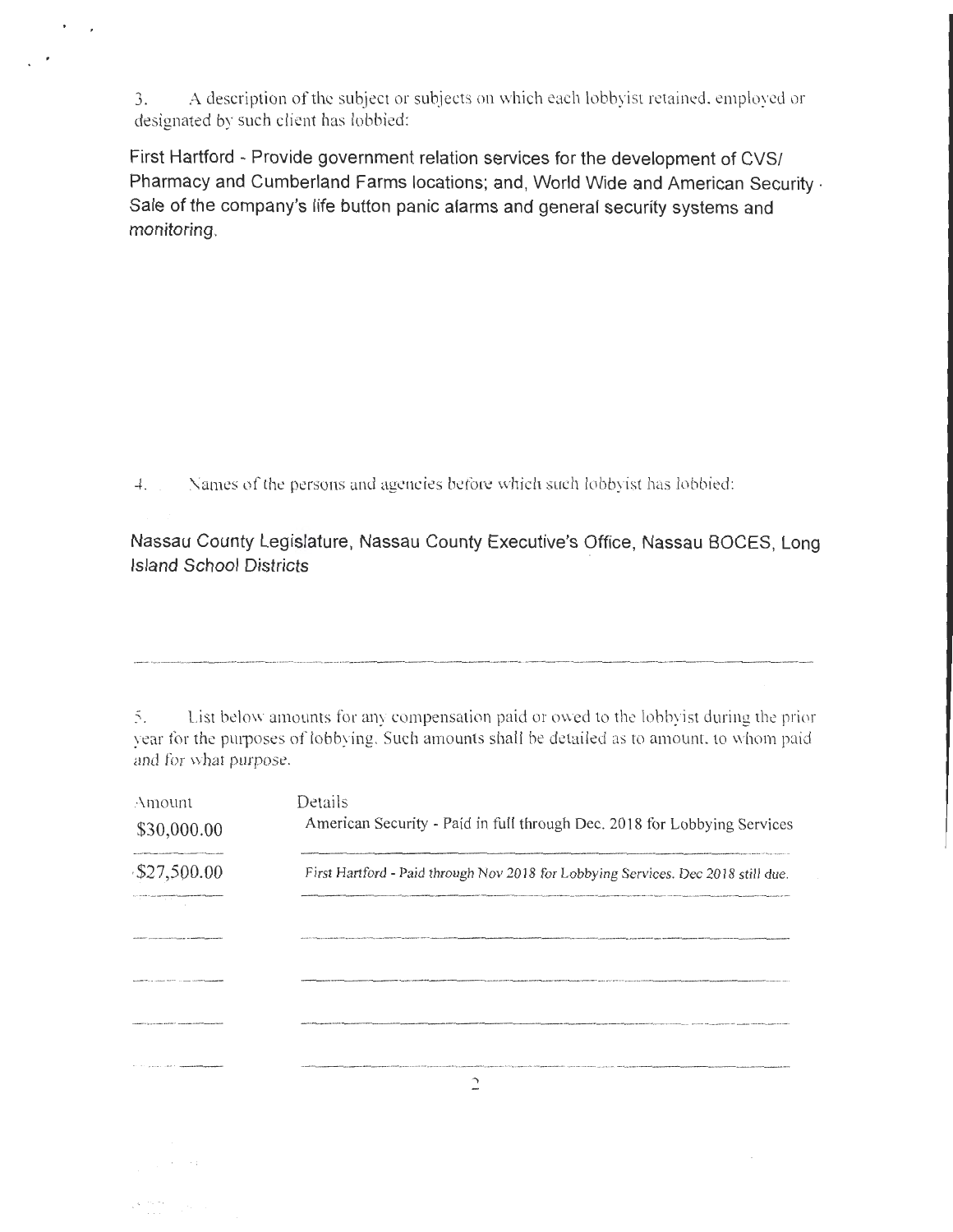| ALARANG MAY AT THE THE THE REAL PROPERTY AND RELEASED FOR THE RELEASED FOR THE REAL PROPERTY.                                                                                                                                  | Novel hoteld distribution of the international and and an excess and information of the international and access and access the company of the international and access and access and access an excess and access and access         |
|--------------------------------------------------------------------------------------------------------------------------------------------------------------------------------------------------------------------------------|---------------------------------------------------------------------------------------------------------------------------------------------------------------------------------------------------------------------------------------|
| And the same of the complete and the complete and the complete and the complete and the complete and the complete and the complete and the complete and the complete and the complete and complete and complete and complete a |                                                                                                                                                                                                                                       |
| VALUATION CONTINUES AND PROTECTIVE CONTINUES AND RESIDENCE OF THE CONTINUES.                                                                                                                                                   | AN ANNOUNCEMENT SEE THE RELEASE OF THE RELEASE AND RELEASED FOR THE RELEASE AND RELEASE THE RELEASE OF THE RELEASE AND ARREST AND THE RELEASED FOR THE RELEASED FOR THE RELEASED FOR THE RELEASED FOR THE RELEASED FOR THE REL        |
| <b>MALLAN LIMATERIALTY OF THE RESISTANT MARKET COMPANY</b>                                                                                                                                                                     | A 4 A DISTURBATION CONTINUES INTO A RESERVE THE OWNER WAS ARRESTED FOR THE RELEASED FOR THE RELEASED FOR THE CONTINUES INTO A RELEASED FOR THE CONTINUES INTO A RELEASED FOR THE CONTINUES OF THE CONTINUES INTO A RELEASED FO<br>. . |
| PRESENTATION PRESENTED THE ENTIRE ENTERTAINMENT CONTINUES IN ENTIRE                                                                                                                                                            | APPROXIMATERY FOR EXCHAPTIONS AND RESEARCH THE RESEARCH THE SECTION OF THE RESEARCH THEORY OF THE RESEARCH THEORY APPROXIMATERY APPROXIMATERY OF THE SECTION OF THE CONTENTION OF THE CONTENTION OF THE CONTENTION OF THE CONT        |

 $\frac{1}{\sqrt{2}}$ 

6. List below the cumulative total amounts earned for lobbying throughout the year: **\$57,500.00** 

7. List below the expenses incurred or expensed by lobbyist for the purpose of lobbying:

| Amount<br>\$18.00 | Details<br>American Security - Copying & postage - Not billed to client |  |  |
|-------------------|-------------------------------------------------------------------------|--|--|
| \$38.00           | First Hartford - Copying & postage - Not billed to client               |  |  |
|                   |                                                                         |  |  |
|                   |                                                                         |  |  |
|                   |                                                                         |  |  |
|                   |                                                                         |  |  |
|                   |                                                                         |  |  |
|                   |                                                                         |  |  |
| and a state       |                                                                         |  |  |
| <b>Contract</b>   |                                                                         |  |  |
|                   |                                                                         |  |  |
|                   |                                                                         |  |  |
|                   |                                                                         |  |  |